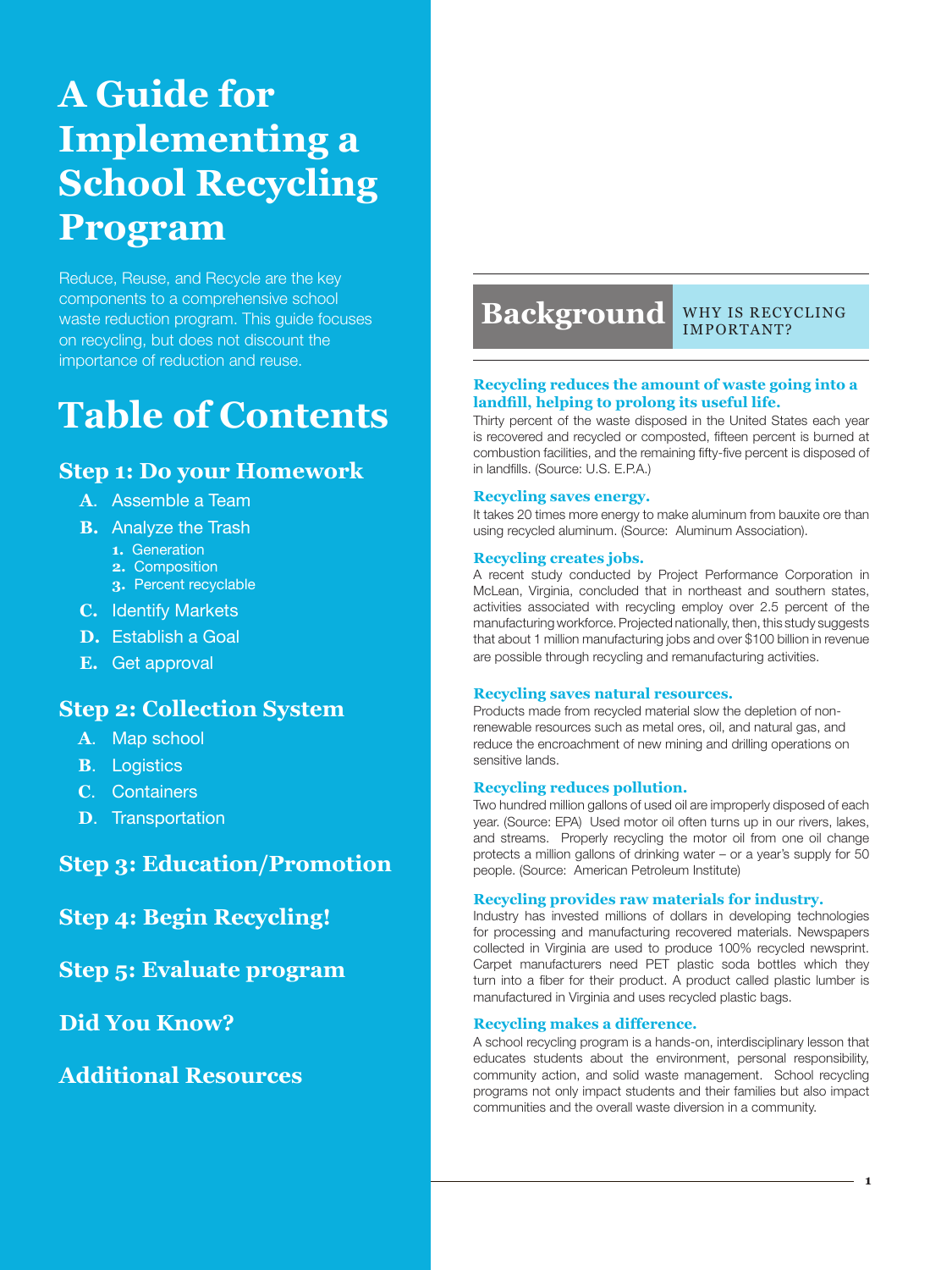# **Step 1: Do your Homework**

# **A.** Assemble a Team

Planning for your school recycling program must include the custodial staff, students, teachers, parents, school administrators and a representative of a local community recycling program or Keep America Beautiful representative to ensure the success and sustainability of your program. Student organizations, such as the National Honor Society, Beta Club, Builders Club, 4-H Club, or environmental/ecology clubs are often successful at maintaining school recycling efforts.

**TIP:** *Sustaining a recycling program can be a challenge in some schools, especially those with transient populations. One way to ensure the continuation of the recycling program is to create a recycling notebook or scrapbook of all your local contacts, participating staff members, grants or in-kind donations received along with the organization it was received from, and a general history of your recycling program (events, activities, competitions, etc.) When key people in your recycling program leave, this notebook will provide important information for others to use.*

# **B.** Analyze the Trash

Conducting an assessment of your school's waste stream can identify the type, quantity, and/or origin of the potential recyclable materials. This information can assist your team with formulating school recycling goals and procurement of recycling containers and/or other needed materials. Students should complete the assessment with guidance from a teacher(s). An assessment can be done simply by recording the contents of an individual classroom, or a sampling of classrooms can participate in an assessment by sorting and weighing discarded trash. Once the trash is sorted and weighed, it can be multiplied by the number of classrooms for an estimate of the amount of trash and recyclable materials being discarded. Adding the waste from the library, computer labs, offices, cafeteria and other parts of your school will lead to a more accurate estimate of the total amount and type of waste in your school.

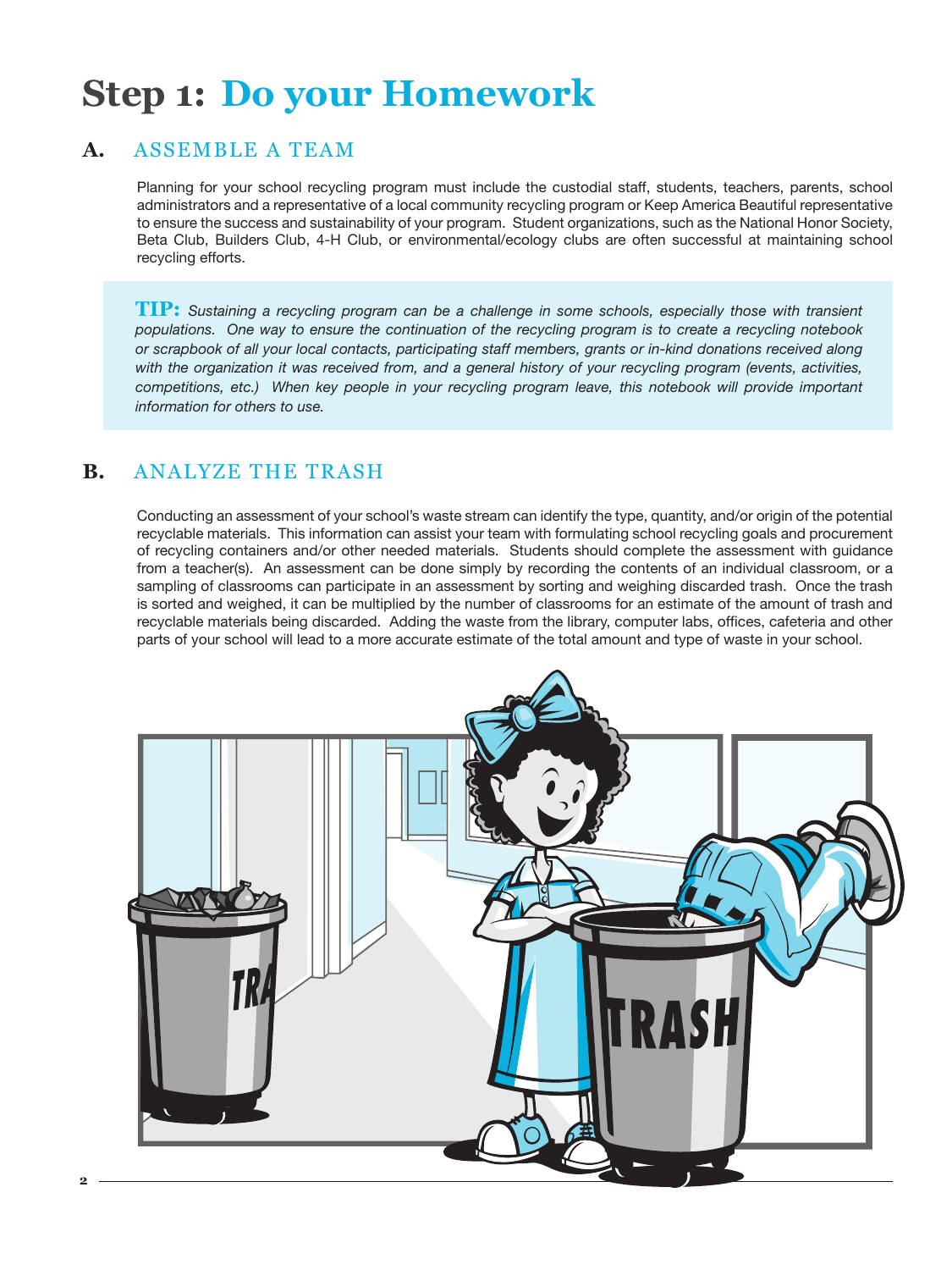# **Trash Calculation Method**

\*The following three assessment parts can be completed in the same week.

### Part 1: How much waste does the school produce?

- **1.** Weigh a typical classroom's trash at the end of each day for one week.
- **2.** Average the weight of the trash over the five days.
- **3.** Multiply the answer to #2 by 20 to obtain an estimate of trash produced per month for a classroom.
- **4.** Multiply the answer for #3 by the number of classrooms to get an estimate of trash disposed by all classrooms per month.
- **5.** Do steps #1-3 for the cafeteria, library, teacher work room, office and other school areas and add the results to the total amount of trash from classrooms to obtain a monthly total. (Hint: This may not be possible at some schools due to the enormous amount of waste generated, lack of storage areas in the school for the waste, and sanitary issues). Work closely with your custodial staff to estimate other areas of your school. Have custodians count the number of bags of trash collected from each area of your school during one school day. Ask them to sort and weigh one bag of trash from each of those areas to aid with estimation. In addition, a custodian may be able to estimate the weight of the recyclables disposed of in other areas of your school.

#### Examples:

- **1.** 10 lbs.  $+ 7$  lbs.  $+ 5$  lbs.  $+ 12$  lbs.  $+ 6$  lbs.  $= 40$  lbs./one classroom/week
- **2.** 40 lbs.÷ 5 days = 8 lbs. of waste produced per classroom per day
- **3.** 8 lbs. x 20 school days = 160 lbs. of waste produced per classroom per month
- **4.** 160 lbs. x 20 classrooms = 3,200 lbs. of waste produced by all classrooms per month
- **5.** 3,200 lbs. classroom waste + 1,800 lbs. waste from other areas = 5,000 lbs. by the school per month

#### Part 2: What is the composition of school waste before recycling?

- **1.** Separate the waste from the classroom trash bin into the following seven categories. If possible, do this waste separation activity for other areas of the school, such as the cafeteria, offices, library/media center, etc.
	- **a.** Paper: newspaper, notebook paper, magazines, boxes, wrappers
	- **b.** Plastic: disposable food service products (plates e.g. Styrofoam, cups, cutlery), product wrappers, food and beverage containers, markers
	- **c.** Glass: marbles, food and beverage containers
	- **d.** Metal: paper clips, staples, aluminum foil, food and beverage containers
	- **e.** Food: classroom snacks, cafeteria food waste (Idea: Since most food waste is generated in the cafeteria, have the students, teachers, and staff separate food waste from other waste for one week in the cafeteria. The team could do this by locating waste bins labeled: *Food Waste Only* and *Other Waste*. Additionally, team members could monitor the bins during breakfast (if available) and lunch all week to ensure that the waste is separated properly for the analysis.)
	- **f.** Wood: toothpicks, cedar chips, blocks, pencils
	- **g.** Other: rubber bands, fabric, balloons, mixed material (e.g. plastic and metal) products
- **2.** Weigh the separated waste.
- **3.** Average the weight of each trash category.
- **4.** Convert to a percentage.
- **5.** Record the data on a chart and graph the results.

**TIP:** *Contact VRA for more detailed information about how to conduct a school solid waste audit at 804-302-4231.*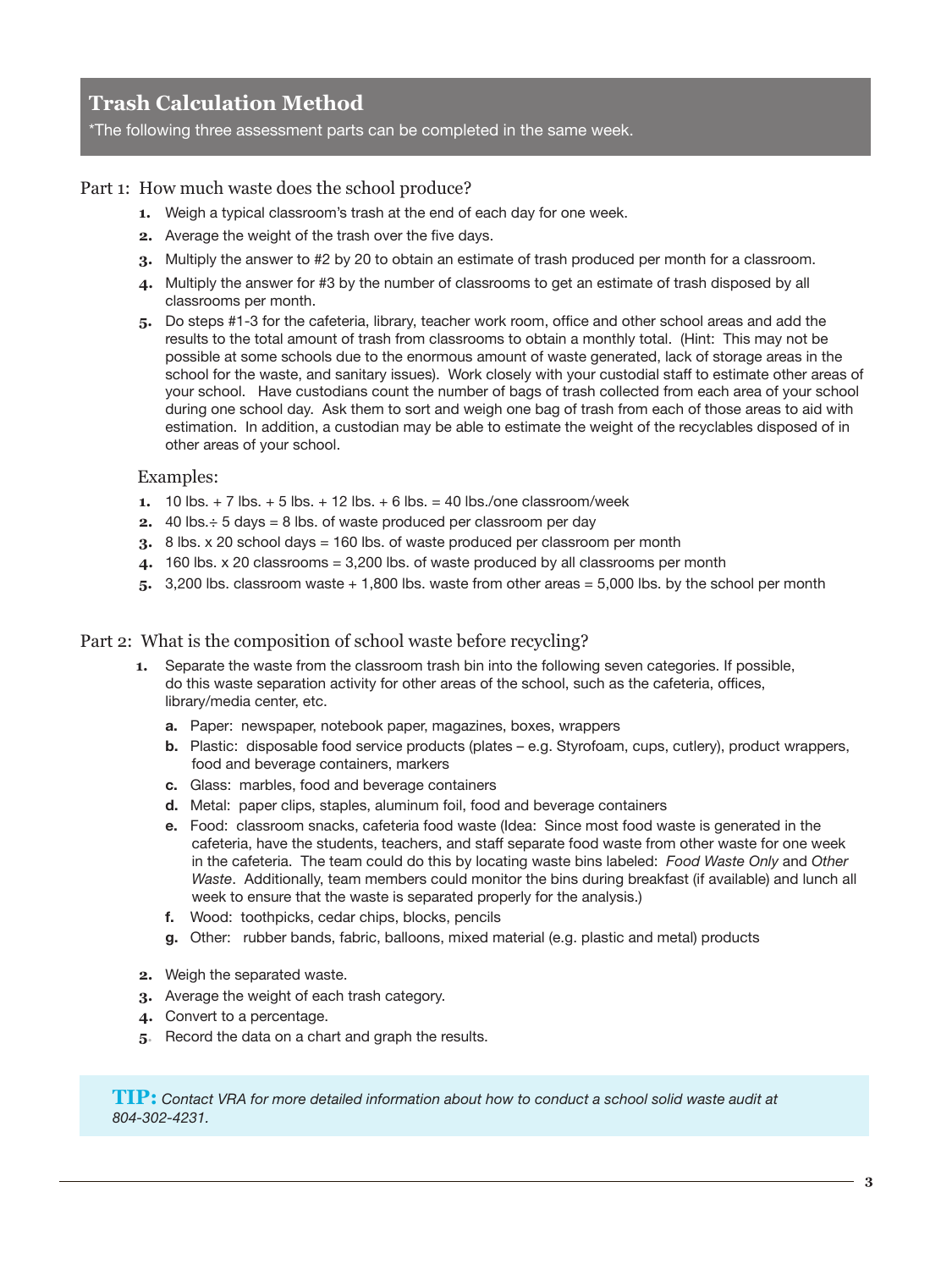

Part 3: How much of the school's waste can be recycled?

- **1.** Separate recyclable materials out of each category from Step 1 (this should be materials that can be recycled in your community) in a typical classroom at the end of each day for one week. Remember, just because a product can be recycled doesn't mean that it is being recycled in your community.
- **2.** Weigh the amount in each category and average for the week.
- **3.** Multiply by 20 for the average weight per month for the classroom. If possible, do the recyclable separation for other areas of the school, such as the cafeteria, offices, library/media center, etc.
- **4.** Multiply by the number of classrooms and add the weight from the library, cafeteria, teacher workroom, office and other school areas to determine the amount of recyclable materials that your school will produce in a month.
- **5.** The recycling team should collect all the results from Part 1-3 and set a school recycling goal(s) based on the results. Additionally, the team should display the results (and/or charts/graphs) in a prominent location in the school.

# WASTE DISPOSAL IN VIRGINIA

- In Virginia, 195 facilities including composting facilities, waste transfer stations, energy recovery facilities (incineration) and municipal landfills manage more than 25 million tons of solid waste.
- Approximately 17.9 million tons originates within Virginia, and 7.3 million tons originates from other jurisdictions, including Maryland, New York, New Jersey, Washington D.C. and North Carolina.
- Based on the current disposal rate, Virginia's existing solid waste landfills could be used for about 17.3 years before reaching capacity.

Source: Virginia DEQ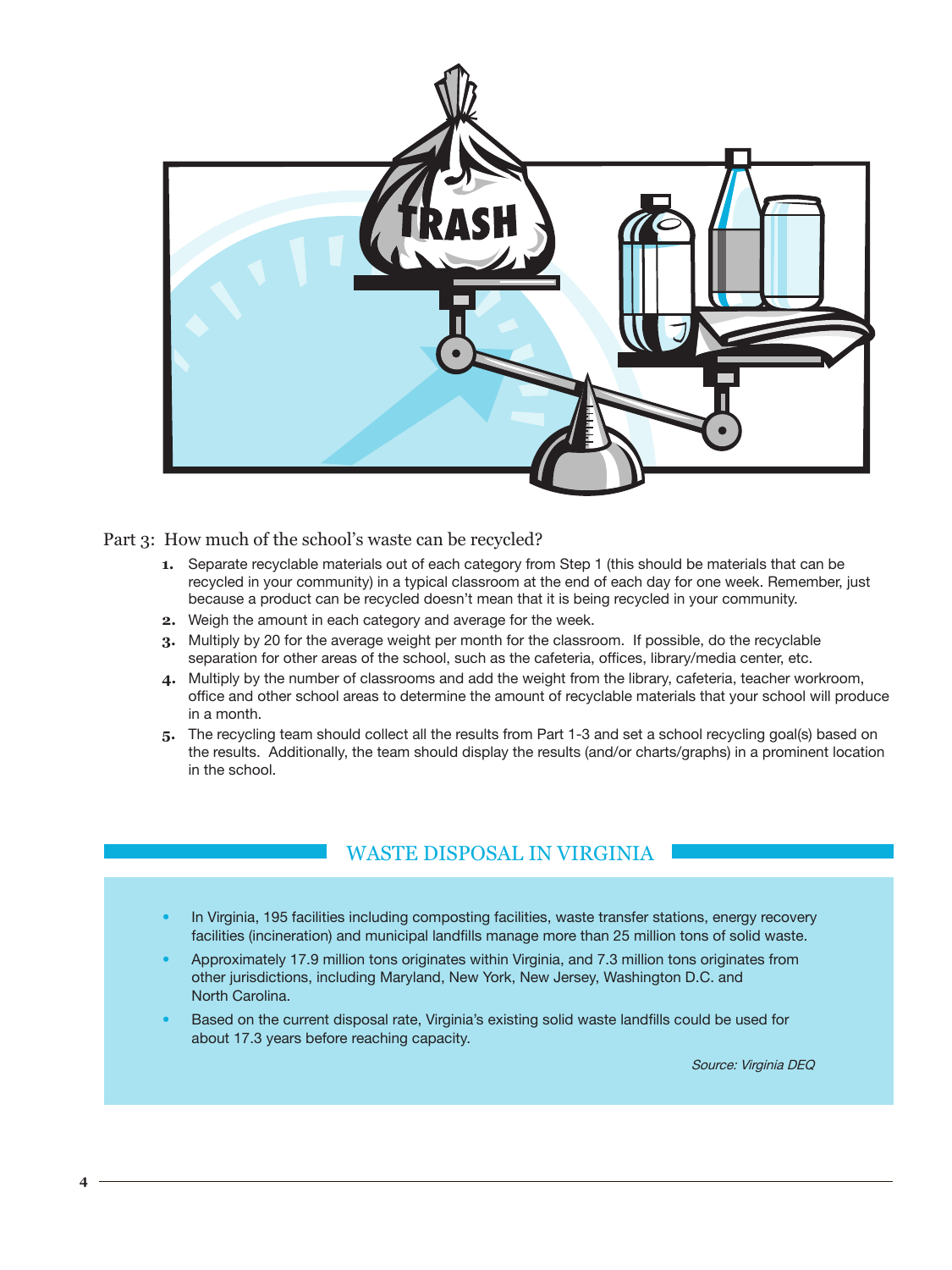# **C.** IDENTIFY A HAULER FOR YOUR RECYCLABLE MATERIAL

IT IS CRITICAL to determine how the recyclable material will be removed from your school. The following steps must be taken before a successful recycling program can begin.

#### FIRST DO THIS: Review Your School's Waste Hauling Contract

 $Why?$  Because you can't look for something better if you don't know what you've got. And you can be sure your current hauler is familiar with your current waste hauling contract. Don't enter negotiations without becoming informed.

### Ask the school's district building and grounds manager, custodial staff, administration or other school personnel about the waste hauling contract. Sample questions should include:

- Who is the waste hauler?
- Where can I get a copy of the contract?
- How much does the waste hauler charge for trash pickup? Is this a flat fee or a container "pull" price?
- What size containers are used?
- How often are the containers picked up?
- How much trash by weight and/or by volume is disposed of per month or per school year?
- Can the waste removal contract be renegotiated during the contract term?
- Does the waste hauler currently provide a recycling service for the school? If so, what is being recycled? If not, can recycling be provided?
- What is the cost for the current hauler to provide recycling services to the school?
- Are other haulers available to provide the services?

### THEN DO THIS: Contact Local Collectors, Processors, and/or Markets

Why? As a non-profit, you may be able to negotiate better terms by contacting other local collectors or end users directly than a private business could, even though the volume of materials you deliver will be relatively small. Be aggressive and shop around; Virginia has strong markets for recyclable materials and you've got what they want.

A few places to look for local collectors, processors and markets include:

- Virginia School Recycling Online Toolkit www.vrarecycles.org Visit our website for a list of companies that help Virginia schools recycle.
- Earth 911 www.earth911.org You can also search for companies on Earth 911 by entering your zip code to access a database of recycling and conservation information.
- Yellow Pages www.yellowpages.com Search for "recycling" and find companies in your area by using the online yellow pages.
- Macredo www.macredo.org This organization's mission is to identify, promote, and implement projects and programs that enhance recycling and economic development opportunities on a regional basis.

**TIP:** *Recycle non-traditional materials such as batteries, cell phones, eyeglasses, and/or inkjet printer cartridges/toner cartridges. Visit www.vrarecycles.org for a list of companies that can help you recycle non-traditional items. Additionally, recycle the natural way and COMPOST!*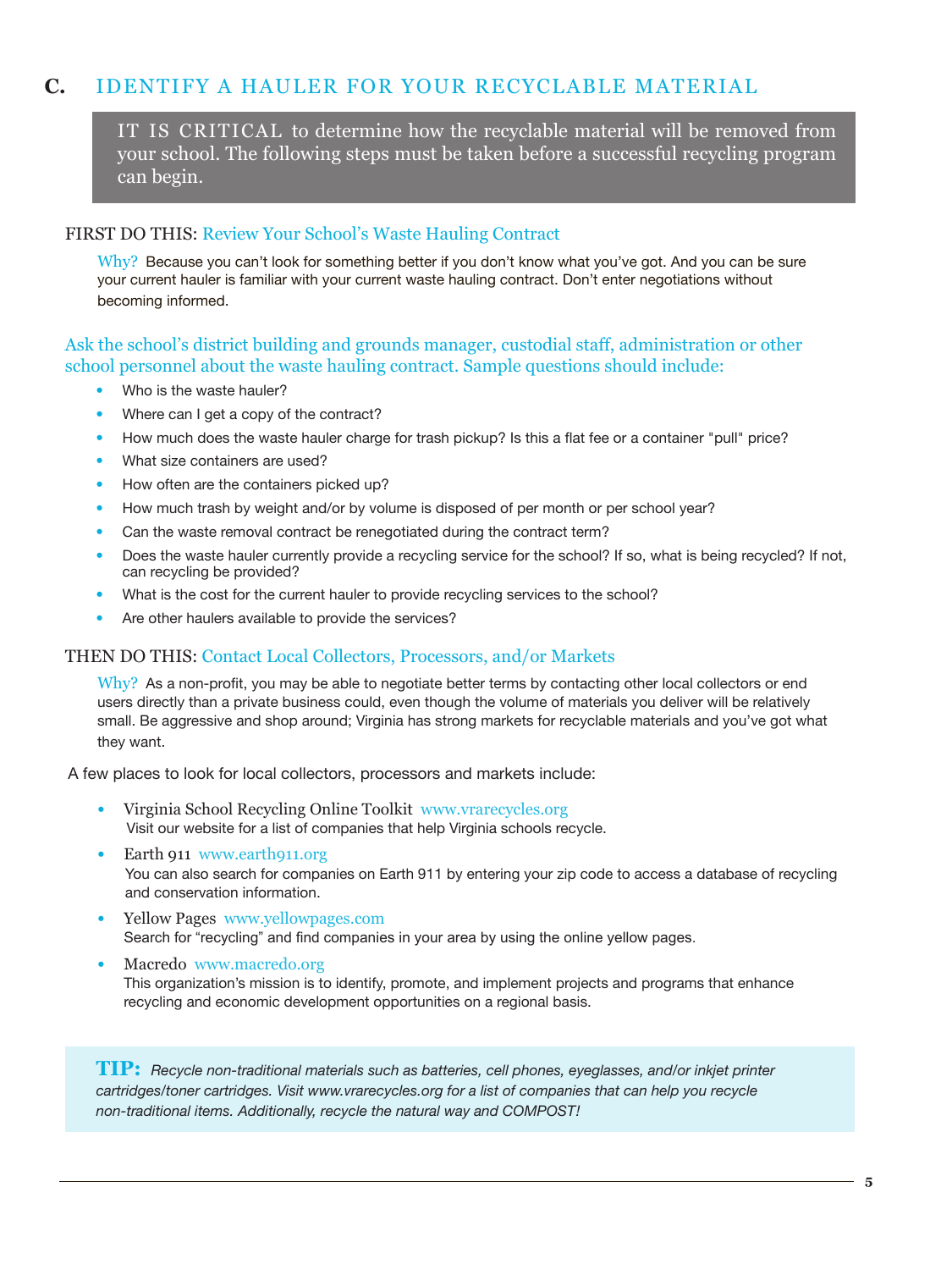Recycling Lingo: (Here are some key terms you need to know.)

**Collectors** (haulers) pick-up recyclables from curbside containers and/or drop off facilities.

**PROCESSORS** receive recyclable material, process the material (example: baling the material), and sell the material to a market.

**MARKETS** are places that will take the recyclable material and make it into a usable commodity.

**TIP:** *Adding recycling services to the school's current waste hauling contract may increase the overall costs and may not be the most economical method for recycling materials.*

If there are no local recycling services in your school district or county in which your school is located then traditional recycling at your school may not be practical. Students, parents, and school staff should contact local government officials to discover if recycling can become a reality in your community – educate your local leaders about the benefits of recycling.

# **D.** Establish a Recycling Goal

The recycling team should collect the waste data from Step 1; Section B and set a school recycling goal(s) based on the data. Make sure the goal is attainable and start slowly. Make sure the material or materials you identify for recycling can be managed and processed locally.

# **E.** Getting Approval – Selling your Program

After completing your homework, make sure the program is supported by the administration and/or district. The success of a strong recycling program depends on the support of your administration. Strong administrative support can provide credibility to your program and designated staff time and/or money for the program. Student achievement and economics heavily influence administrative decisions. Make sure your team creates a program proposal that connects the recycling program to the appropriate state teaching standards and showcases potential economic benefits (money saved and/or earned by your program).

Once administrative approval is granted and your goals are set, your team is ready to move forward.

# **Step 2: Organize the recycling collection and storage system**

**TIP:** *Paper products constitute the highest percentage of the municipal solid waste disposal stream in Virginia. Many school recycling programs begin with paper.*

# **A.** Map the School

The custodial staff will know where trash is being discarded. The team should shadow the custodian and map the trash collection route or location of the trashcans in classrooms, offices, library, and cafeteria. Determine the space needed (inside the classrooms and for outside storage) to implement the recycling program. This will help the team determine how many bins to make and/or purchase and the ideal placement of the recycling containers in your school. Share the map of the proposed recycling container locations with parents, students, teachers, and school administration for feedback.

**TIP:** *Have the students map the school as a lesson in local geography.*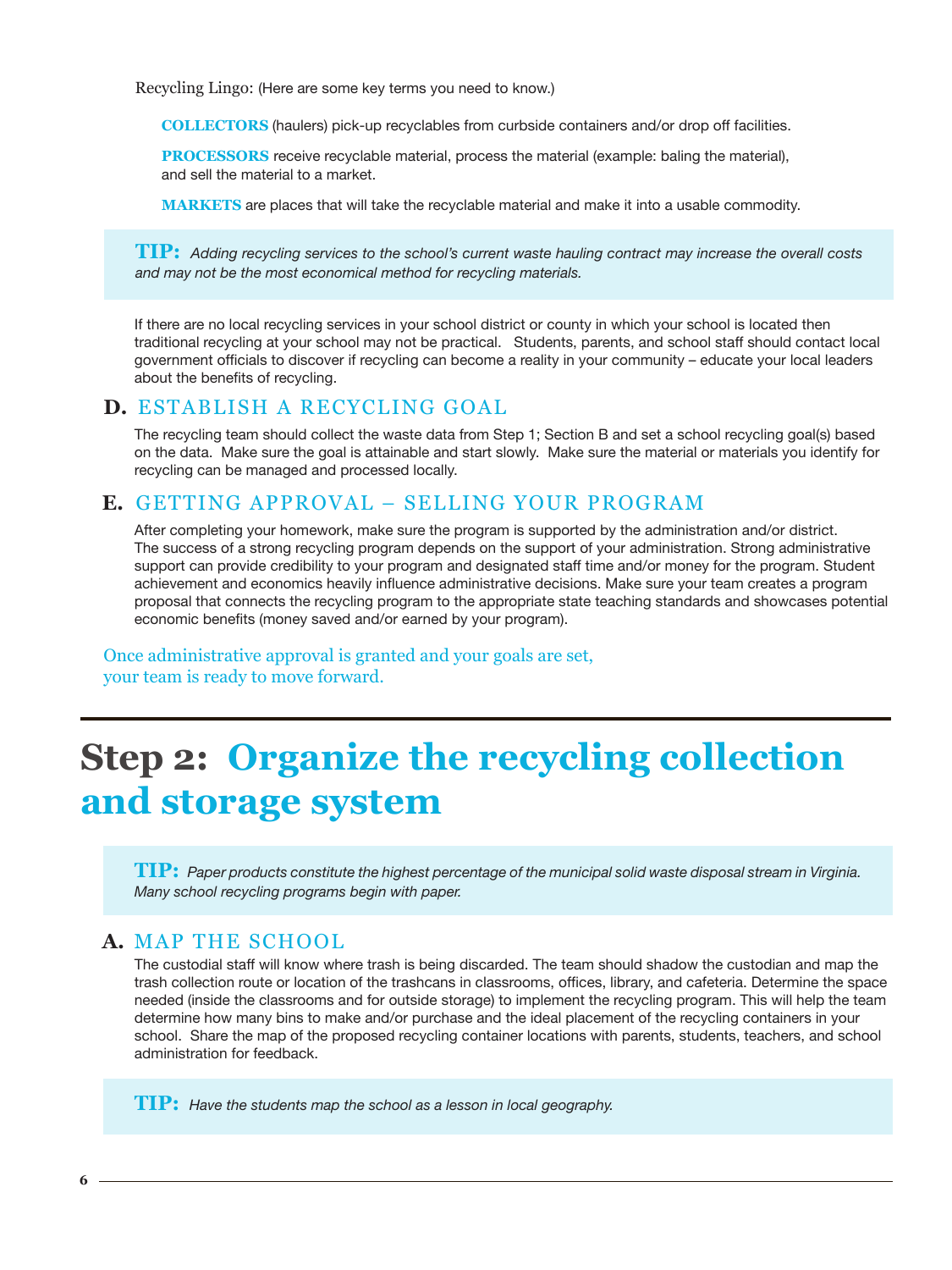# **B.** Questions to ponder about storage and collection systems for recyclable materials

- What type of collection containers will be needed for the classrooms, halls, storage areas, etc.?
- Will the recyclable materials be picked up by a hauler? As an alternative, will a designated person (school staff member, parent, and/or high school student) from the school deliver the recyclable materials to the processor? (The second should be the last option because one person can leave the school and replacements must be found which is not always an easy task).
- Does the school have indoor space to use as a collection and storage center? If not, is there space for a large outdoor container?
- How will the recyclable materials be moved from the classrooms to the collection and storage areas?
- How will the collection and storage bins be moved outside for pickup?
- How will the custodian be involved?
- Who will be responsible for moving the recyclables to the storage area from the library, cafeteria, teacher work area, office and other areas of the school?
- If an outdoor recycling bin is needed, will there be room for the truck to maneuver and empty the container?
- How will contamination of the recyclable materials be prevented?

**TIP:** *Students must be well educated when recycling bins are located in the cafeteria where contamination is very likely. A short list of common contaminants include: food and items covered with food waste; medical or hazardous waste; facial tissues and snack packages. Check with your local recycling facility for a complete list of contaminants.* 

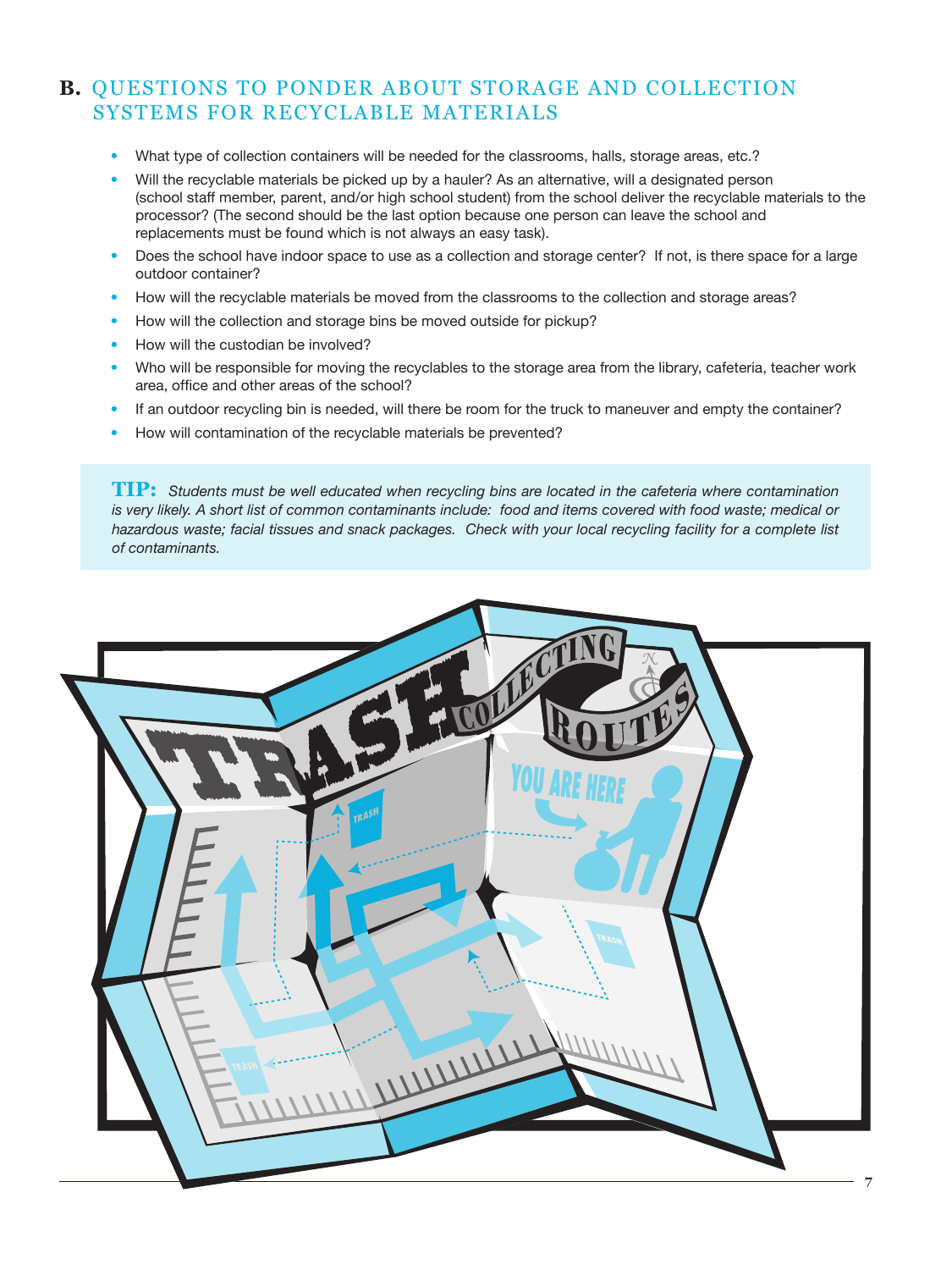# **C.** Containers for Recyclable Materials

**TIP:** *Develop a budget for your program. Potential start-up costs of your school recycling program may include:*

- *• Recycling containers/bins*
- *• Awards/incentives*

- *• Signage*
- *• Staff and teacher training*
- *• Miscellaneous materials (example: posters, bulletin board decorations, books, lesson/activity material, etc.)*

The classroom collection bins can be as simple as a large, decorated cardboard box (copy paper boxes work well); larger rolling bins, which can be pushed to the main storage bin; wheel barrows (or an old donated cart/buggy from a local discount or grocery store) also work well for transporting recyclable materials to their indoor or outdoor storage containers.

### Items to consider when purchasing recycling collection containers for schools:

#### **Indoor Collection containers**

- Size needs to be appropriate for space and length of time between collections
- Leak-proof container
- Well marked and/or eye catching (signage)
- Common size so special trash bags won't have to be purchased (if trash bags are necessary) and the container should have a method to hold the bag in place
- Lid is able to be secured to prevent theft or damage
- Specially designed lids that limit/prevent contamination (example: lids designed with circles that limit entry to soda bottles and/or cans)

#### **Outdoor Collection Containers**

- Contain drainage holes for rain
- Lid and container is able to be secured/locked to prevent theft or damage (yet able to be moved for cleaning)
- Animal proof
- Weather (sun and wind) resistant
- Well marked and/or eye catching (signage)
- Specially designed lids that limit/prevent contamination (example: lids designed with circles that limit entry to soda bottles and/or cans)

*\*Permanent outdoor collection containers may not be necessary at your school; for special outdoor events your school could use normal trash cans that have been designated recycling containers for the event – signage will be needed.*

Once collection containers are secured, record their locations on the school map from Step 2; Part A and post the map in prominent locations throughout the school so students, teachers, staff, and visitors are able to locate the recycling containers.

# **Visit www.vrarecycles.org for a list of recycling container companies.**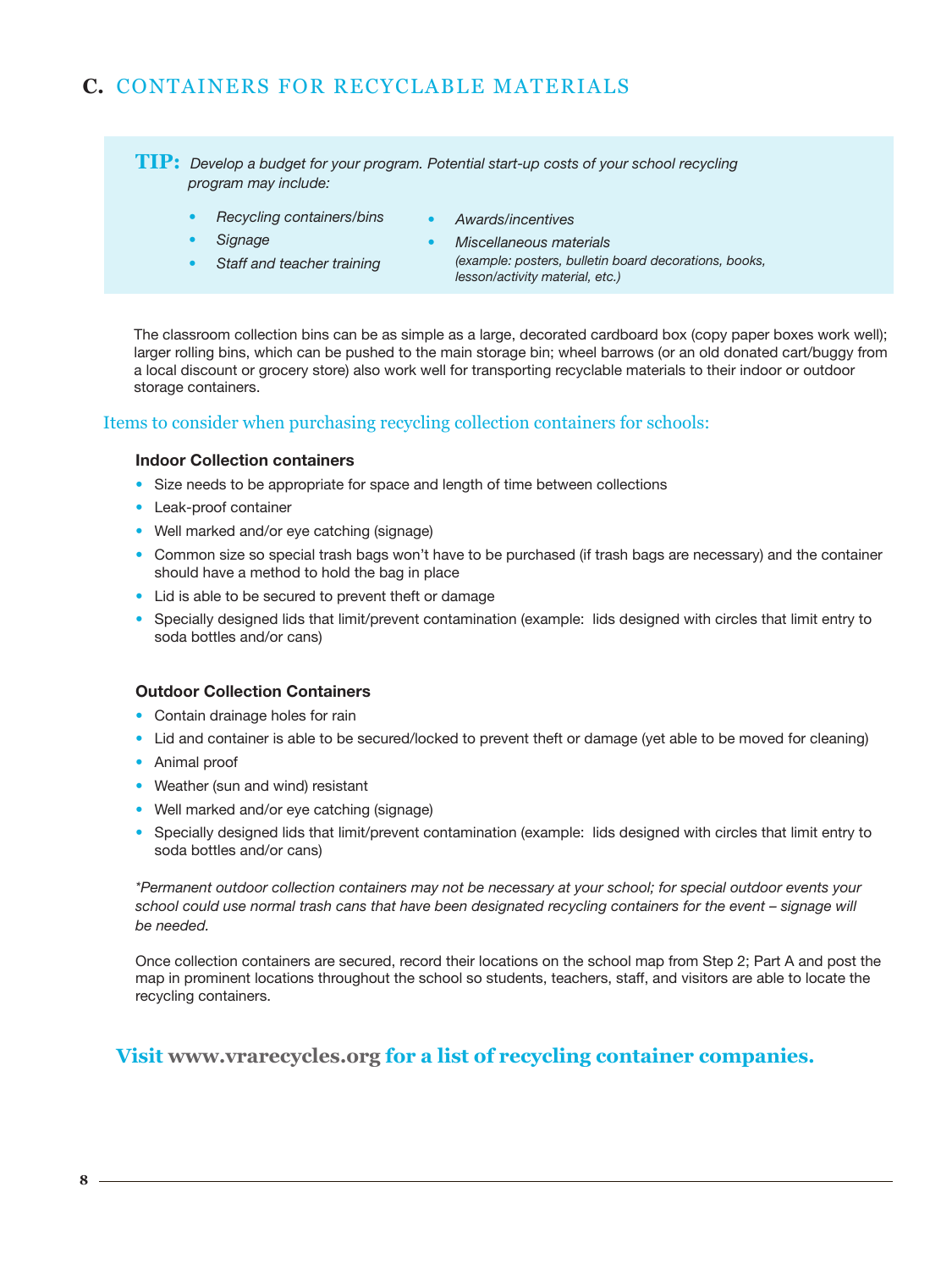

**TIP:** *Periodically, grant funding opportunities can be found for recycling programs at the Virginia Recycling Association's website, www.vrarecycles.org. In addition, local businesses may donate containers or reduce the cost of purchasing recycling containers. Some recycling processors and/or markets in the state pay schools*  for their recyclables and provide recycling containers (example: paper products and aluminum cans) but don't *depend on a recycling program to provide funds for the school. Many recycling programs are created and maintained not to raise money but to raise awareness of solid waste issues.* 

# **D.** Moving Recyclable Materials

The recyclable materials must be transported to storage facilities either inside or outside the building. The team must make arrangements for collection and storage. The following are ideas for moving recyclable materials:

- Assign a student from each classroom to empty the classroom bin as part of a daily routine.
- Classrooms can alternate the responsibility of moving the recyclable materials to the main storage bin.
- Any student organization or recycling club can assume the responsibility of moving the recyclable materials.
- If the custodial staff participates, then they may be able to move the larger storage bins outside for pickup or delivery.
- If the recyclables are not collected through a recycling company from the school directly, parents, teachers, and/or high school students may have to transport the recyclables to a local drop-off facility.

### Safety Tips to Remember:

If recyclable materials are going to be stored indoors, make sure they are placed in accordance with State and local fire codes.

Some general guidelines for bin placement include:

- Recyclable materials should not be stored in the boiler room or near electrical equipment.
- Indoor recyclable storage containers should be located in a room with a sprinkler system.
- Visible or easy access/location for students, teachers, parents, and staff.
- Location inaccessible to insects or other animals.
- Classroom containers should be emptied as often as possible.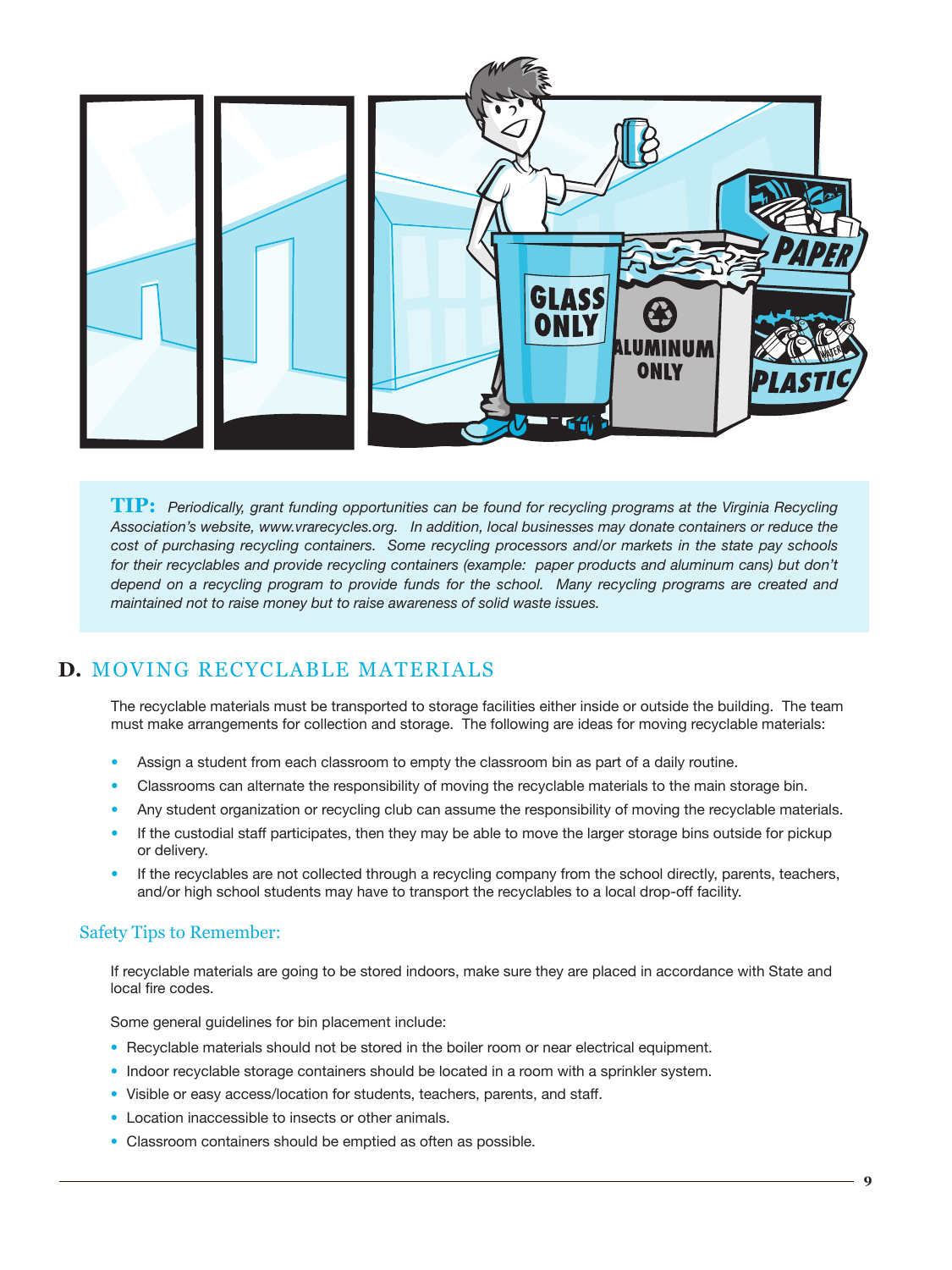

# **Step 3: Educate and Promote**

### This is the most important step for the success of an enduring school recycling program.

An environmentally conscious team and school are critically important to your recycling program. When your program is approved and steps 1 and 2 are complete, it is important to educate your student body, teachers, school staff, and parents about the benefits of the program.

**TIP:** *Creating a recycling logo, slogan, and/or theme is a creative and unified way to promote your program. This can be done by students each year or during the initial start-up year.*

The entire school will need information on how and what to recycle. Presentations, made at a school assembly or in individual classrooms, should include the following: the locations of the collection and storage bins, the materials that can be recycled, how the system will work and the benefits of recycling. Remember that each school year students, teachers, school staff, and parents will need information about the program. Most importantly, recycling programs should be based on the state teaching standards (SOLS) to ensure sustainability and to ensure support from the school district and parents.

### Create a unique way to promote your school's recycling program. Promotion ideas include:

- Bring in guest speakers
- Take a field trip to a recycling facility
- Distribute recycling information to students, teachers, school staff, and parents
- Print articles in the school newspaper or newsletter
- Construct a recycling website
- Create a recycling bulletin board
- Record audio and/or visual announcements/commercials that describe the recycling program
- Have a contest between classes or grade levels
- Produce a school play about recycling and present at a PTA/PTO meeting and/or school assembly
- Use a national event to launch or promote a recycling program (example of annual events: America Recycles Day on November 15 and/or Earth Day on April 22)

**TIP:** *Award or dedicate funds generated by the school recycling program to a special school environmental project.*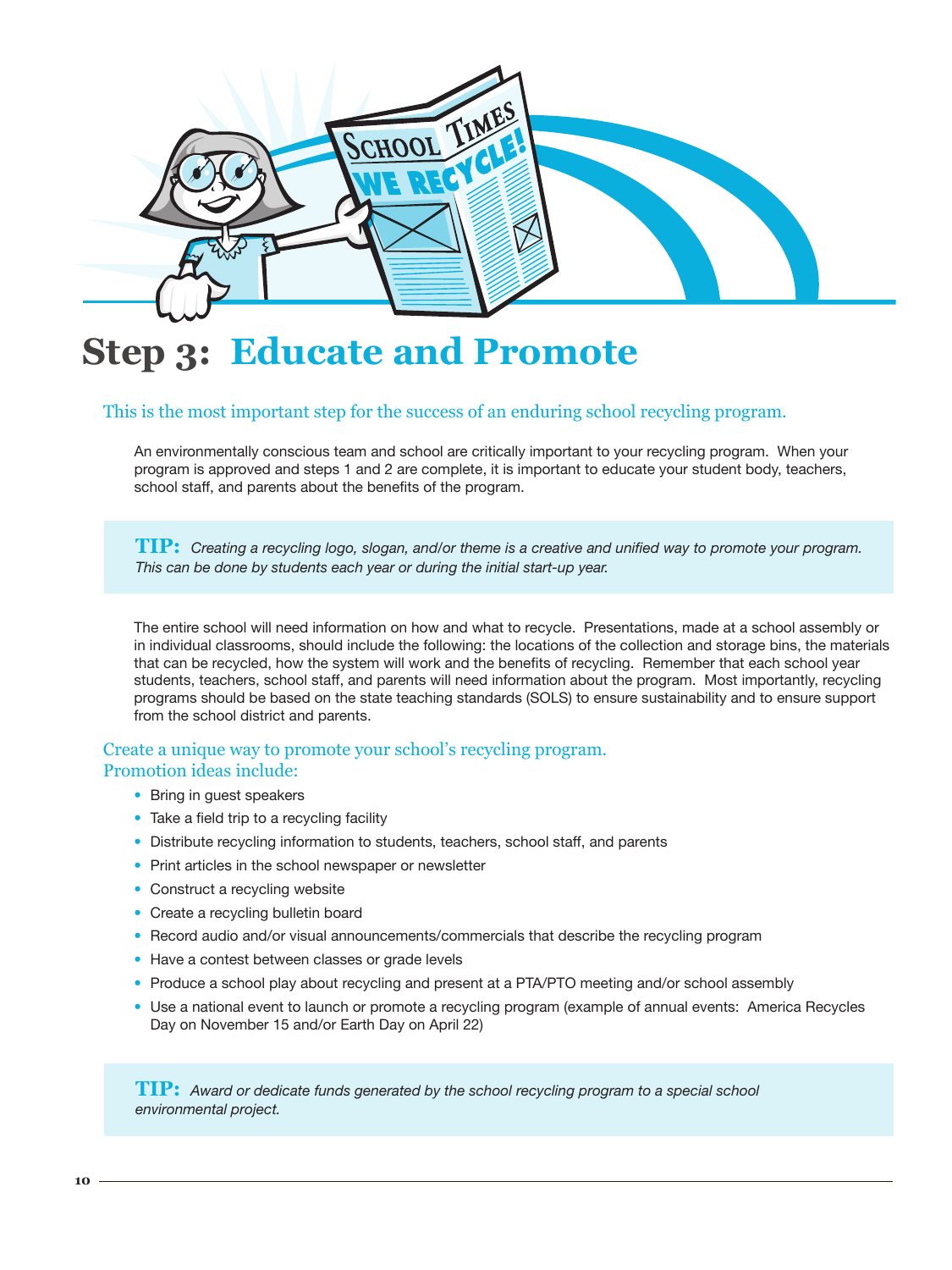# **Step 4: Begin Recycling!**

If the above steps have been followed, your well-designed and supported recycling program is off to a GREAT start! Don't forget to keep the goal(s) with all the milestones surpassed in a prominent spot in your school to motivate the students, teachers, parents, and staff to achieve the goal. The goal(s), along with the results, is a powerful tool to include in a grant or award application.

# **Step 5: Evaluate, Expand, and Celebrate the Recycling Program**

Evaluate: Review the recycling program and goal at least once a year. There is always room for improvement. Provide a survey to teachers, students, school staff, and parents for ideas about improving your program (example survey items: container appearance, use, and location; adequate education/promotion; collection frequency, etc.). Remind the school administrators to evaluate the waste hauling and/or recycling contracts. *A good recycling program may decrease the cost of trash removal.*

**TIP:** *The recycling team should determine how to handle holiday and summer vacation recycling.*

Expand: Once the recycling program is operating effectively, the team may investigate additional ways to reduce, reuse, and/or recycle. In addition, research "Green" school initiatives (e.g. water conservation, energy conservation, air quality improvements, etc.).

Consider adding composting to your program. Nature already recycles by composting. Two-thirds of the garbage in Virginia's landfills could have been composted. For more information on composting contact the Virginia Recycling Association at 804-302-4231 or online at www.vrarecycles.org.

Celebrate: Recognition awards should be given to outstanding individual, class, and/or grade level recyclers. In addition, recognition and appreciation should be given to the recycling team members. Organize an event or festival (or use Earth Day – April 22) to celebrate reaching and/or surpassing the school recycling goal. Additionally, please let us know about your school's recycling program; 804-302-4231. Your school can become a model for others in the state. Lastly, apply for local, state and/or national awards to recognize your school recycling program.

Local Awards: Contact your local Keep America Beautiful affiliate: visit www.vrarecycles.org for a complete list of affiliates.

State Awards and Competitions: Complete a Virginia Recycling Association award application at www.vrarecycles.org. *These award programs or competitions are time sensitive and the application may not be posted continuously.*

National Awards: Complete a Keep America Beautiful award application at www.kab.org (click "About us" on the tool bar and scroll down to "Awards"). The National Recycling Coalition (NRC) also has an annual award program, visit www.nrc.recycle.org for additional information (one of the NRC award categories is for Outstanding School Programs). *Remember: These award programs are time sensitive and the application may not be posted continuously.* 

*Additional information can be found at www.vrarecycles.org.*